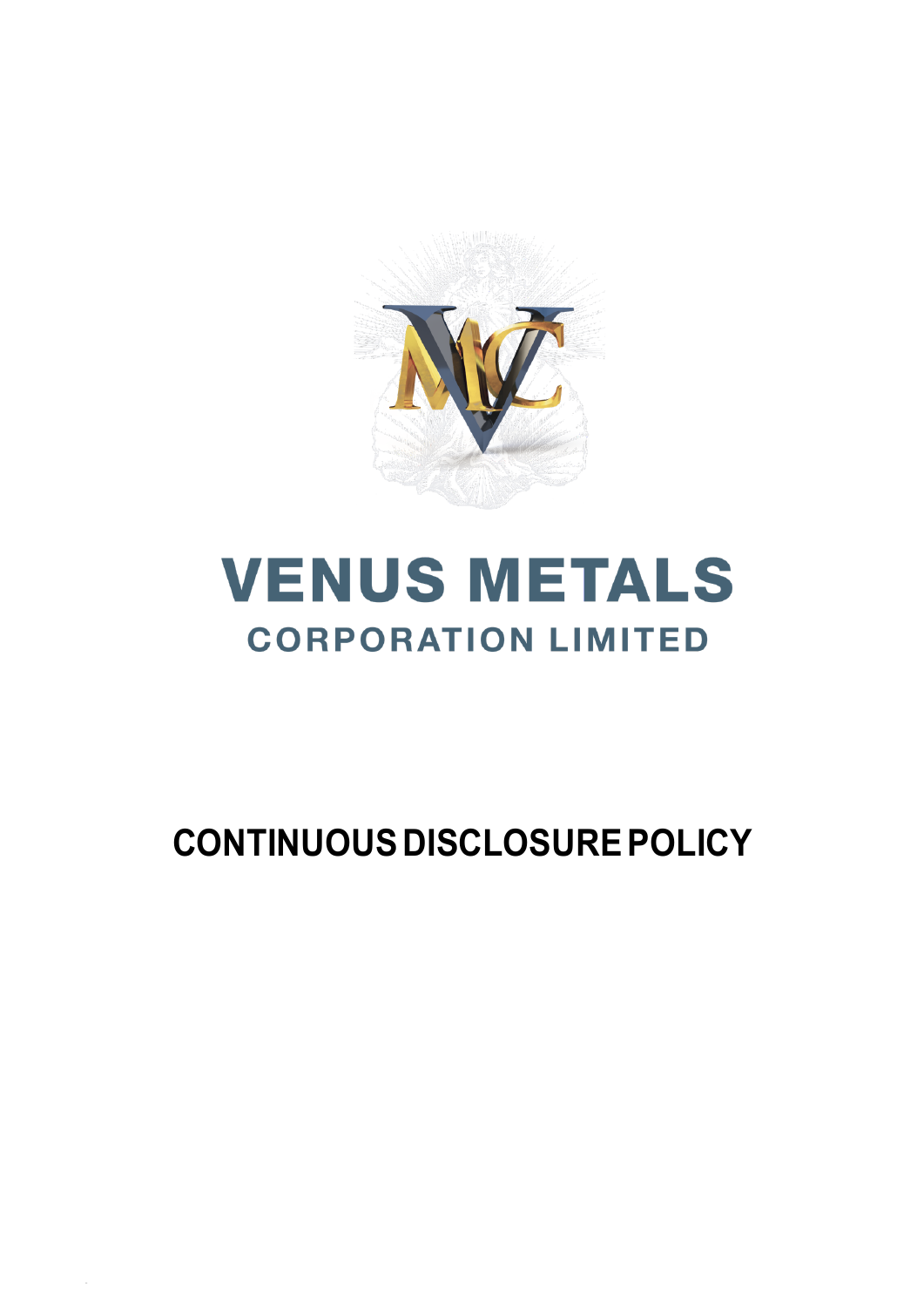## **Continuous Disclosure Policy**

**Venus Metals Corporation Limited** ACN 123 250 582 (**Company**)

### **1 Purpose**

This Policy applies to all executive and non-executive Directors, officers, employees, contractors and consultants of the Company and its subsidiaries from time to time (**Personnel**).

The Company has adopted a set of procedures and guidelines in relation to its continuous disclosure obligations under the ASX Listing Rules and the *Corporations Act 2001* (Cth).

ASX Listing Rule 3.1 details the Company's primary continuous disclosure obligations. The Company must immediately notify ASX of information that a reasonable person would expect to have a material effect on the price or value of the Company's securities when the Company becomes aware of the information (i.e. 'materially price sensitive information'), unless the materially price sensitive information falls within the exemptions in ASX Listing Rule 3.1A. In this context, ASX has confirmed in Guidance Note 8 that 'immediately' means 'promptly and without delay.'

The Company is committed to taking a proactive approach to continuous disclosure and creating a culture within the Company that promotes and facilitates compliance with the Company's continuous disclosure obligations.

## **2 Responsibilities of the Board**

The Company's Board of Directors (**Board**) bears the primary responsibility for the Company's compliance with its continuous disclosure obligations and is therefore responsible for overseeing and implementing this Policy. The Board makes the ultimate decision on whether there is any materially price sensitive information that needs to be disclosed to the ASX. It is a standing agenda item at all Board meetings to consider any information that must be disclosed to the ASX in accordance with the Company's continuous disclosure obligations.

The Company has appointed the Company Secretary as the Reporting Officer in order to streamline the dayto-day compliance with its continuous disclosure obligations. All directors are required to notify the Reporting Officer if they believe there is materially price sensitive information which requires disclosure to the ASX. All directors are encouraged to approach the Reporting Officer if they have any queries about what information should be disclosed to the ASX.

## **3 Responsibilities of the Company Secretary**

The Company has appointed the Company Secretary as its ASX liaison officer, being the person responsible for communicating with ASX with respect to all Listing Rule matters. The Company Secretary plays an important role in the Company's continuous disclosure compliance program and is responsible for:

- (a) maintaining, and monitoring compliance with this Policy;
- (b) liaising between themselves, the Board and the ASX;
- (c) overseeing and coordinating disclosure of information to the ASX, analysts, brokers, shareholders, the media, and the public;
- (d) coordinating education within the Company about its continuous disclosure obligations anddisclosure compliance program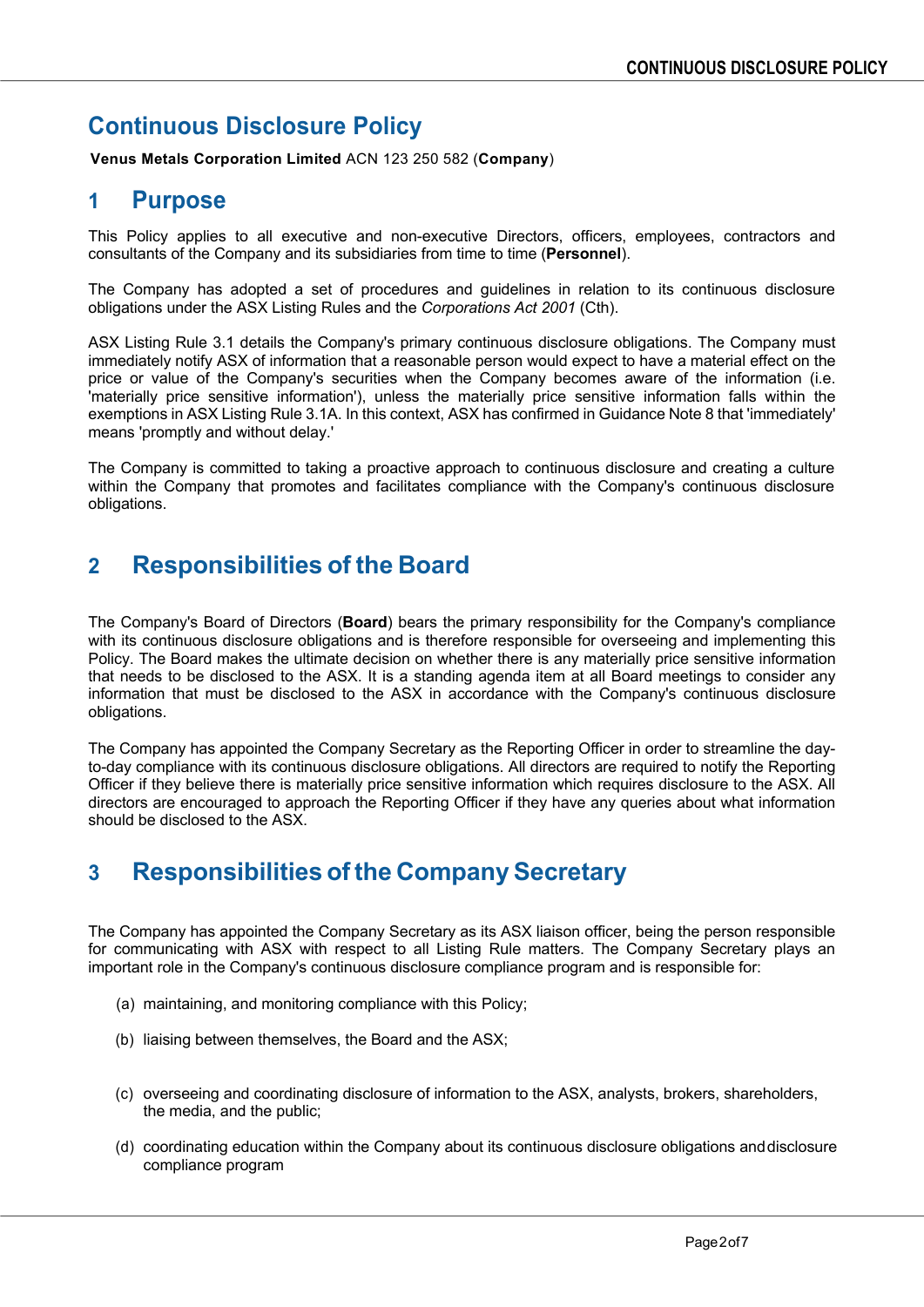- (e) review information obtained through the Company's reporting systems to determine whether the information is materially price sensitive information;
- (f) coordinating the timely dispatch to the Board of all material market announcements promptly after they have been made; and
- (g) providing reports to the Board on the effectiveness of the continuous disclosure program.

## **4 ResponsibilitiesoftheAuthorisedCompanySpokesperson(s)**

The Company has appointed the Chairperson and Managing Director, or in their absence their delegate, as authorised spokespersons. The above people are authorised to make any public statement on behalf of or in relation to the Company following approval of such statements by the Board. Such public statements extend to all responses by the Company to enquiries by the media, analysts or shareholders. All enquiries by regulators should be passed on to the Chairperson or Managing Director.

There must be no selective disclosure of materially price sensitive information. The spokesperson should not disclose any materially price sensitive information through public statements which has not already been released to the market through the ASX but may clarify materially price sensitive information which has already been disclosed to the ASX. Prior to making any public statement, the spokesperson should liaise with the Company Secretary regarding the Company's disclosure history to avoid the inadvertent release of materially price sensitive information. In accordance with ASX Principle 5, recommendation 5.3, all new and substantive investor or analyst presentations are released to the ASX Markets Platform ahead of any presentations to investors.

The Company may authorise other persons from time to time to make public statements in particular circumstances.

In the event of inadvertent selective disclosure of previously undisclosed materially price sensitive information, the person or persons involved should immediately contact the Company Secretary. The Board will determine as soon as practicable whether there is a need (based on who received the unintentional selective disclosure and the probability of dissemination) to disclose the materially price sensitive information to ASX, or to require that the party to whom the materially price sensitive information was disclosed enter into a written confidentiality agreement.

## **5** Responsibilities of Personnel

All Personnel are required to comply with this Policy and the Company's continuous disclosure obligations.

## **6 Reporting Obligations**

#### **Information to be reported**

Subject to the exemption in ASX Listing Rule 3.1A, the Company will notify the ASX as soon as it becomes aware of any information that a reasonable person would expect to have a material effect on the price or value of the Company's securities and make all required securities exchange filings. Examples of types of information that could be materially price sensitive information include:

- (a) material acquisitions or divestitures;
- (b) transactions that will lead to a significant change in the nature or scale of theCompany's activities;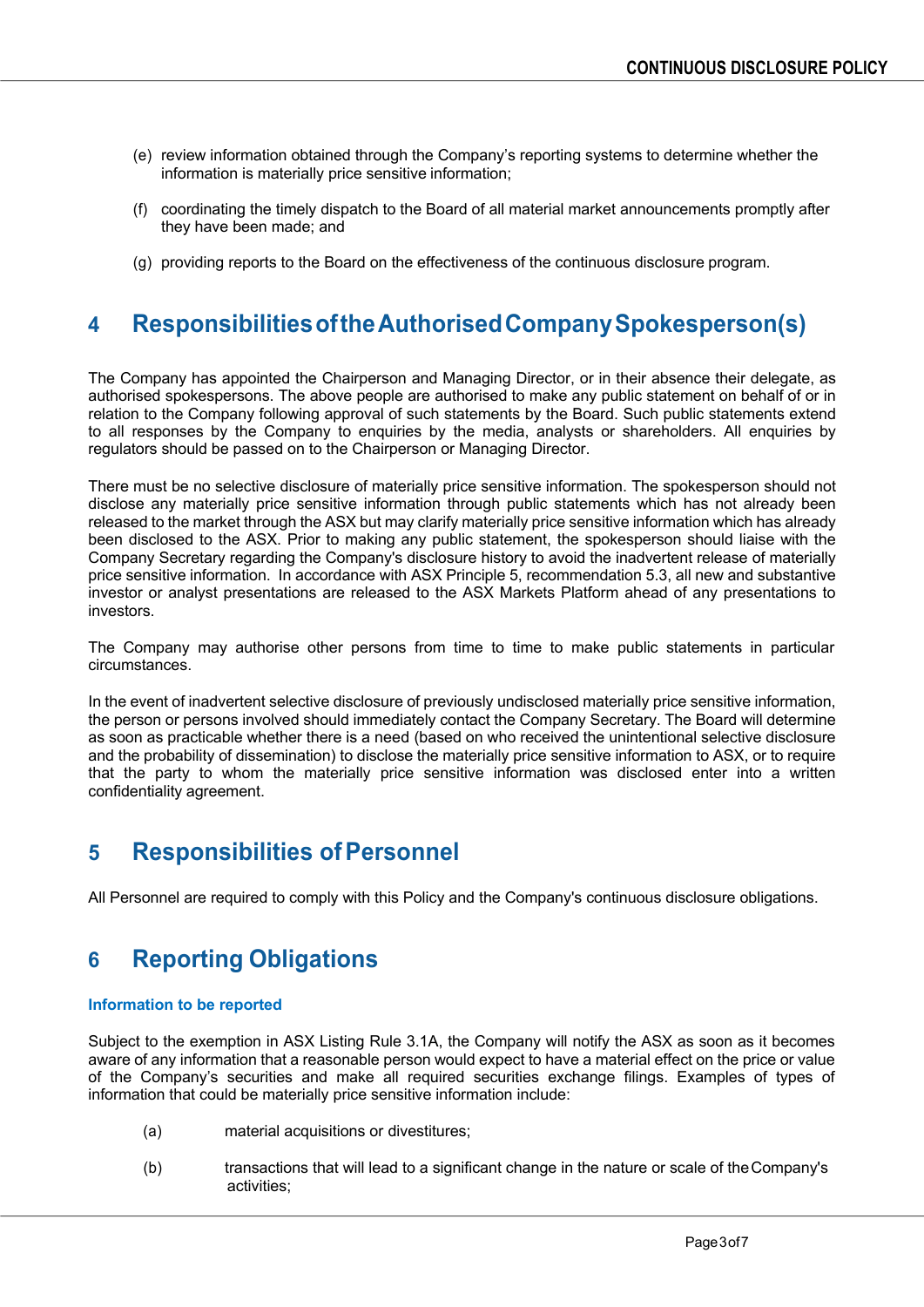- (c) a material change in the Company's financial forecast or expected results;
- (d) declaration of a dividend;
- (e) entry into, variation or termination of material agreements, including financing arrangements;
- (f) events triggering material accelerations of, or increases in, financial obligations;
- (g) a material change in accounting policy adopted by the Company;
- (h) a rating applied by a rating agency to the Company or its securities, and any change in such a rating; and
- (i) a significant change in market or regulatory conditions which is likely to have a material effect on the Company's results.

The above examples are indicative only and are not exhaustive. Where the Reporting Officer is unsure whether information is materially price sensitive information, it should take a conservative view and report it to, or discuss it with, the Board. The Company's legal advisers should be consulted where the materiality of information or the obligation to disclose is unclear.

The Company must not release information that is for release to the market to any person until it has given the information to the ASX and has received acknowledgement that the ASX has released the information to the market.

The Company must release to market any new and substantive investor or analyst presentation ahead of the delivery of the presentation, irrespective of whether the presentation contains material new information required to be disclosed under Listing Rule 3.1. The Company will make the presentation available electronically as soon as it reasonably can.

#### **Confidential information**

Certain materially price sensitive information does not need to be disclosed if it falls within the scope of the confidentiality exemption in ASX Listing Rule 3.1A. To fall within the exemption, all of the following conditions must be satisfied:

- (a) the information falls within one or more the following categories:
	- it would be a breach of the law to disclose the information:
	- the information concerns an incomplete proposal or negotiation;
	- the information comprises matters of supposition or is insufficiently definite to warrant disclosure;
	- the information is generated for internal management purposes of the Company; or
	- the information is a trade secret; and
- (b) the information is confidential and ASX has not formed the view that the information has ceased to be confidential; and
- (c) a reasonable person would not expect the information to be disclosed.

Once the Reporting Officer determines that information is materially price sensitive information, the Board will consider the confidentiality of the matter, and bears the sole authority to determine whether a matter should not be disclosed to the ASX on the basis of the confidentiality exemption.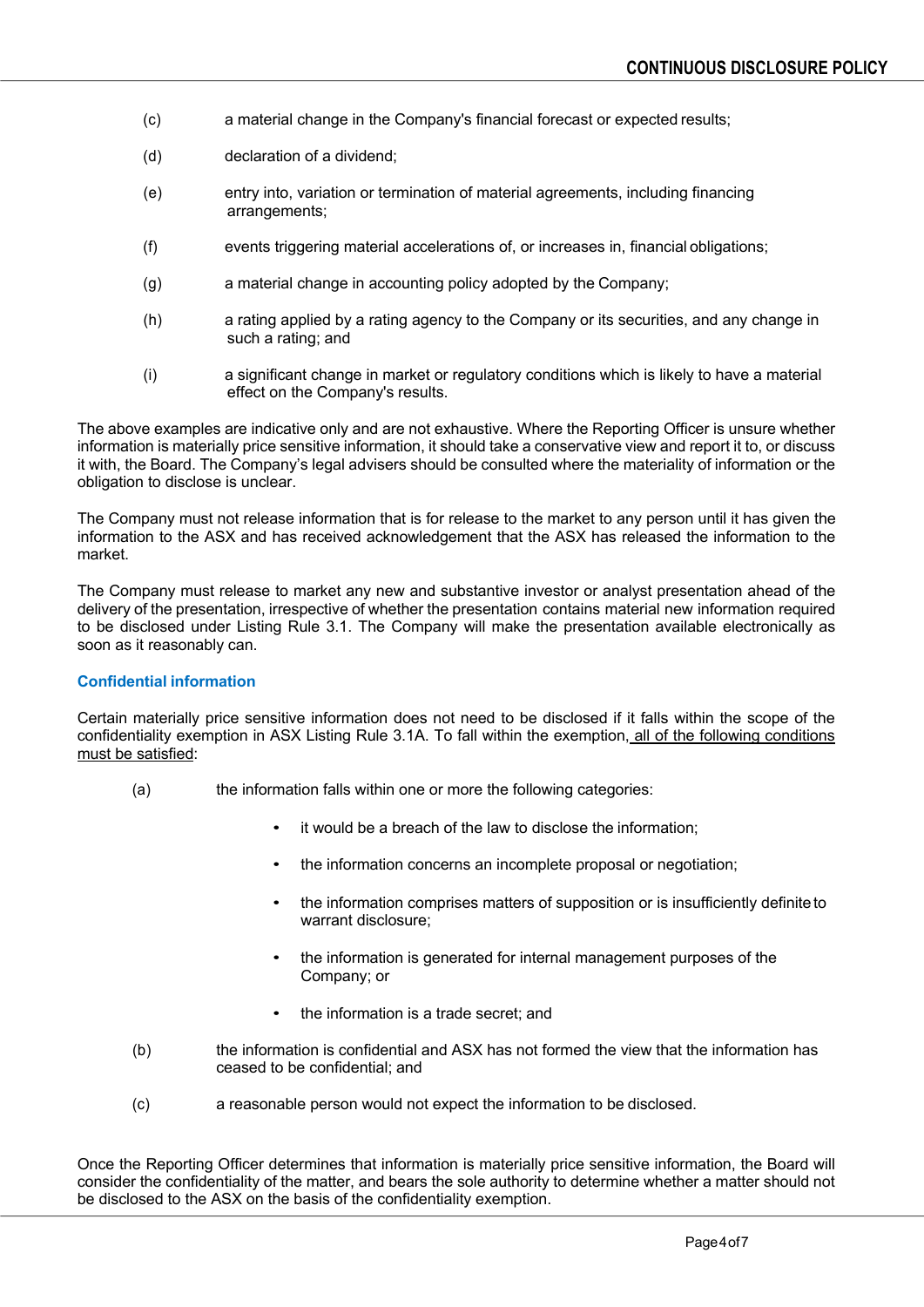The Reporting Officer should disclose all materially price sensitive information to the Board and should not make a final assessment whether materially price sensitive information should not be disclosed on the basis of the confidentiality exemption in ASX Listing Rule 3.1A. However, to assist the Board in making these decisions, the Reporting Officer should provide details as to why they consider the information may be confidential for the purpose of ASX Listing Rule 3.1A.

The Reporting Officer should take all necessary steps to maintain the confidentiality of all potentially confidential information. For example, potentially confidential information should not be disclosed to external parties except on the basis of a written confidentiality undertaking.

The Company has also put in place a review process which includes verification testing of content and a review and sign-off by management prior to the Board formally approving the release of any public information.

ASX Listing Rule 3.1B provides that if the ASX considers that there is, or is likely to be a false market in the Company's securities, and requests information from the Company to correct or prevent the false market, the Company must give the ASX the information needed to correct or prevent the false market (ie. a false market may cause the exemption to be lost).

#### **Reporting obligations of the Reporting Officer**

The Reporting Officer has the following reporting obligations in relation to information that potentially requires disclosure:

- (a) immediately report all potentially materially price sensitive information to the Board, either in writing or verbally;
- (b) provide sufficient details of all information to allow the Board to form a view as to whether the potentially materially price sensitive information is in fact materially price sensitive and to prepare the appropriate form of disclosure to the ASX, if necessary; and
- (c) state whether the Reporting Officer considers that the information is confidential for the purpose of ASX Listing Rule 3.1A and the reasons for forming that view.

In addition, the Reporting Officer should provide a formal report to the Board at the end of each month which either provides details of unreported potentially materially price sensitive information regarding their area of responsibility or states that the Reporting Officer is unaware of any unreported potentially materially price sensitive information at that time.

#### **Dealing with Analysts**

The Company must not give analysts or other select groups of market participants any non- public materially price sensitive information at any time, such as during analyst briefings, when responding to analysts' questions or when reviewing draft analyst research reports. The Company may clarify or correct any errors of interpretation that analysts make concerning already publicly available information, but only to the extent that the clarification or correction does not itself amount to giving the analyst non-public materially price sensitive information (such as correcting market expectations about profit forecasts). Any non-public materially price sensitive information that may be inadvertently disclosed during dealings with analysts should be immediately disclosed to theASX.

All information given to analysts at a briefing, such as presentation slides, and any presentation material from public speeches given by Board members or members of Management that relate to the Company or its business should also be given to the Company Secretary for immediate release to the ASX and posted on the Company's website. The information must always be released to the ASX before it is presented at an analyst or investor briefing.

#### **Review of analyst reports**

If requested, the Company may review analyst reports. The Company's policy is that it only reviews these reports to clarify historical information and correct factual inaccuracies (provided this can be achieved using information that has been disclosed to the market generally).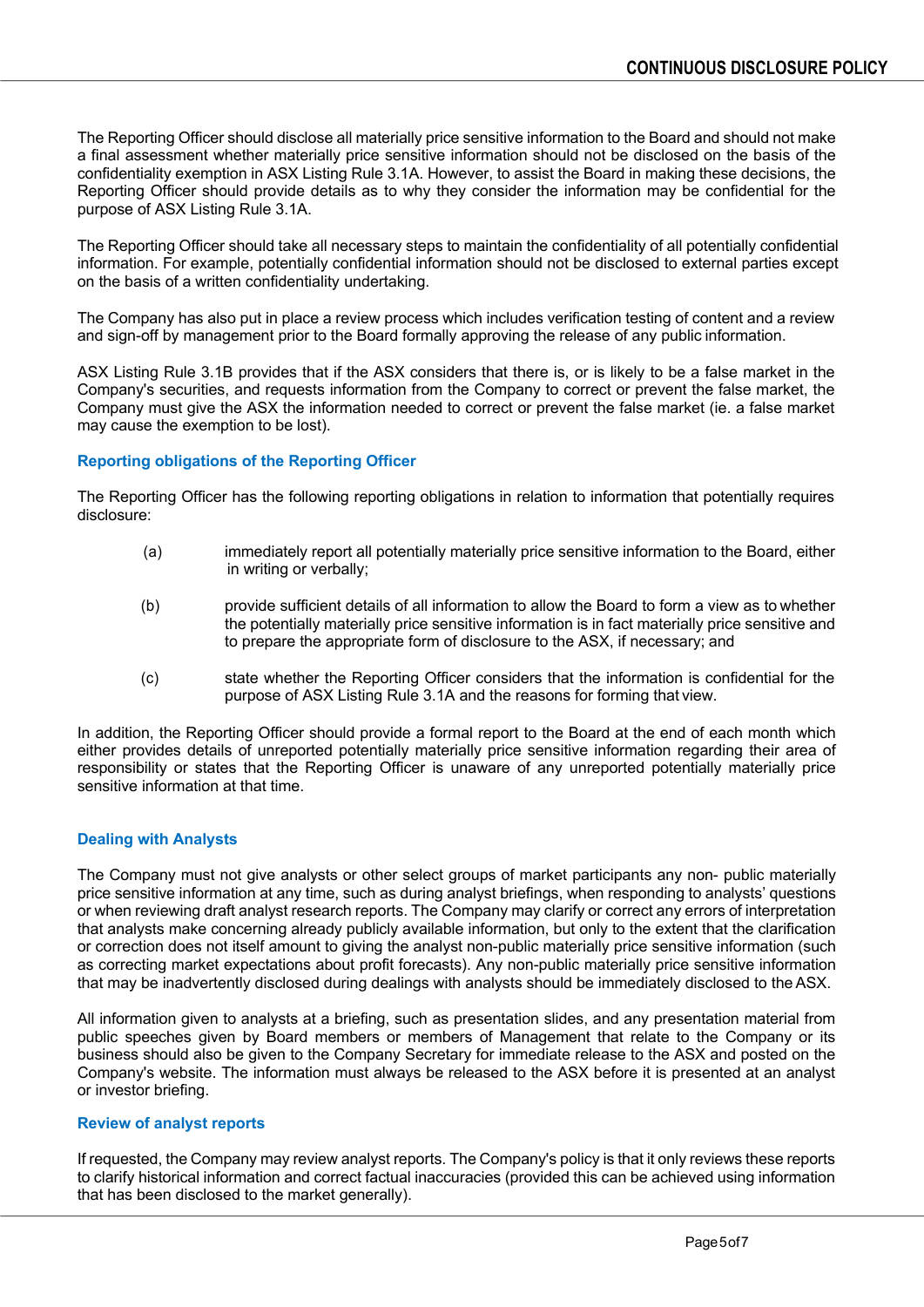No comment or feedback will be provided on financial forecasts, including profit forecasts prepared by the analyst, or on conclusions or recommendations detailed in the report. The Company communicates this policy whenever asked to review an analyst report

#### **Market speculation and rumours**

In general, the Company does not respond to market speculation and rumours except where:

- (a) the speculation or rumours indicate that the subject matter is no longer confidential and therefore the exception to disclosure in the ASX Listing Rules no longer applies;
- (b) the ASX formally requests disclosure by the Company on the matter (under ASX Listing Rule 3.1B); or
- (c) the Board considers that it is appropriate to make a disclosure in the circumstances.

Only authorised spokespersons may make statements on behalf of the Company in relation to market rumours or speculation. Any person within the Company should report market speculation or rumours to the Company Secretary immediately.

#### **Trading halts**

It may be necessary to request a trading halt from the ASX to maintain orderly trading in the Company's securities and to manage disclosure issues. The Board will make all decisions in relation to trading halts. No Company Personnel member is authorised to seek a trading halt except with the approval of the Board.

#### **Website**

All Company announcements will be posted on the Company's website immediately after they are released to the ASX to provide accessibility to the widest audience.

## **7 Compliance**

Breaches of this Policy will be viewed seriously and may lead to disciplinary action being taken against the relevant Personnel. In serious cases, such action may include dismissal or termination of employment or engagement with the Company. Personnel should report all breaches of this Policy by any person to the Company Secretary**.**

## **8 Review of thePolicy**

This Policy will be reviewed regularly by the Board having regard to the changing circumstances of the Company and any changes to this Policy will be notified to affected persons in writing. Personnel should communicate all comments and concerns about this Policy to the Company Secretary.

## **9 Questions**

For questions about the operation of this Policy, please contact the Company Secretary